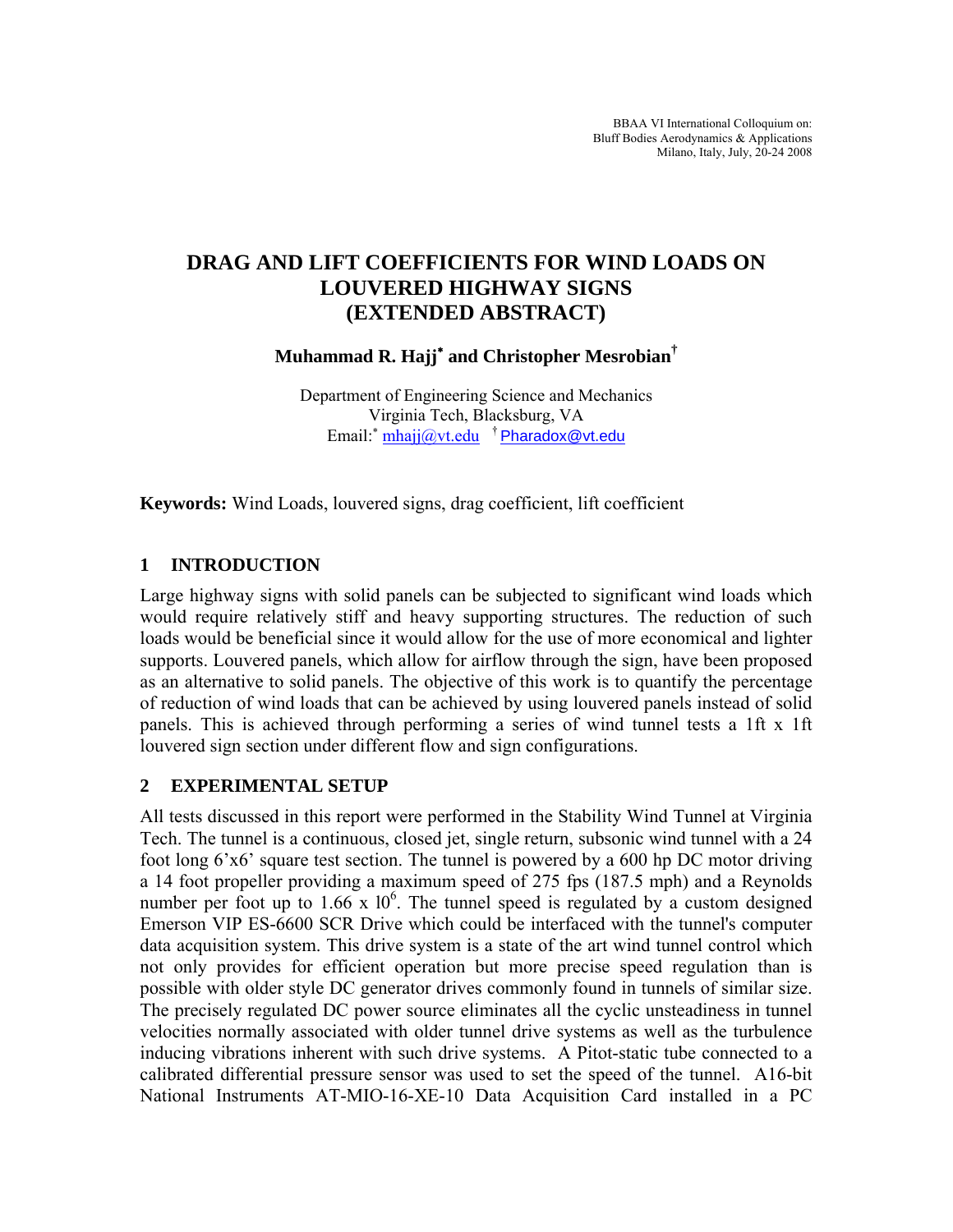computer was used to acquire data. LabView 4.0 used under a Windows 2000 environment was used to record the data. The turbulence level in the Stability Wind Tunnel varies slightly with speed. Over the range of wind speeds considered in these experiments, the turbulence level is less than 0.055%. The tunnel speed was set using a single calibrated Pitot-static probe placed upstream of the model. Calibrated temperature and pressure sensors were used to simultaneously measure the ambient conditions as the load data was acquired.

The sign section is a louvered design that incorporated S-shaped louvers. It was constructed entirely out of aluminum and is shown in figure 1. Spacers were placed between each of the five louvers and four long threaded rods held the entire sign together. Two plates were attached to the top and bottom of the sign. The sign dimensions are 12in x 12in x 5in. A flat steel plate was attached to the bottom of the sign to enable its mounting in the wind tunnel. The sign section was mounted to a load cell that is attached to a steel sting which is capable of supporting loads exceeding a thousand pounds. The load cell is capable of measuring three forces up to  $\frac{1}{2}$  lbs and three moments up to  $\frac{1}{2}$ . 1,200 in-lbs with high sensitivities, for example the sensitivity in the axial (drag) direction is 0.029  $\frac{lb}{\mu V/5V}$ . It has undergone an extensive calibration procedure which was verified during the experiment setup.



Figure 1: Aluminum louvered sign section as mounted in the tunnel

Testing was performed on the sign section mounted in three different configurations. In the first configuration, the sign was mounted at a zero degrees angle of flow incidence (forward wind). In the second configuration, the sign was mounted once again at a zero angle of flow incidence but with the bottom plate removed to get an assessment of the effects of this plate on the lift and drag coefficients. In the third configuration, the sign was mounted at 180° angle of flow incidence (backward wind). In all experiments, the sign section was subjected to speeds between 35 and 140 mph. The lift and drag forces were measured directly. The forces were sampled at one kHz for three seconds and averaged.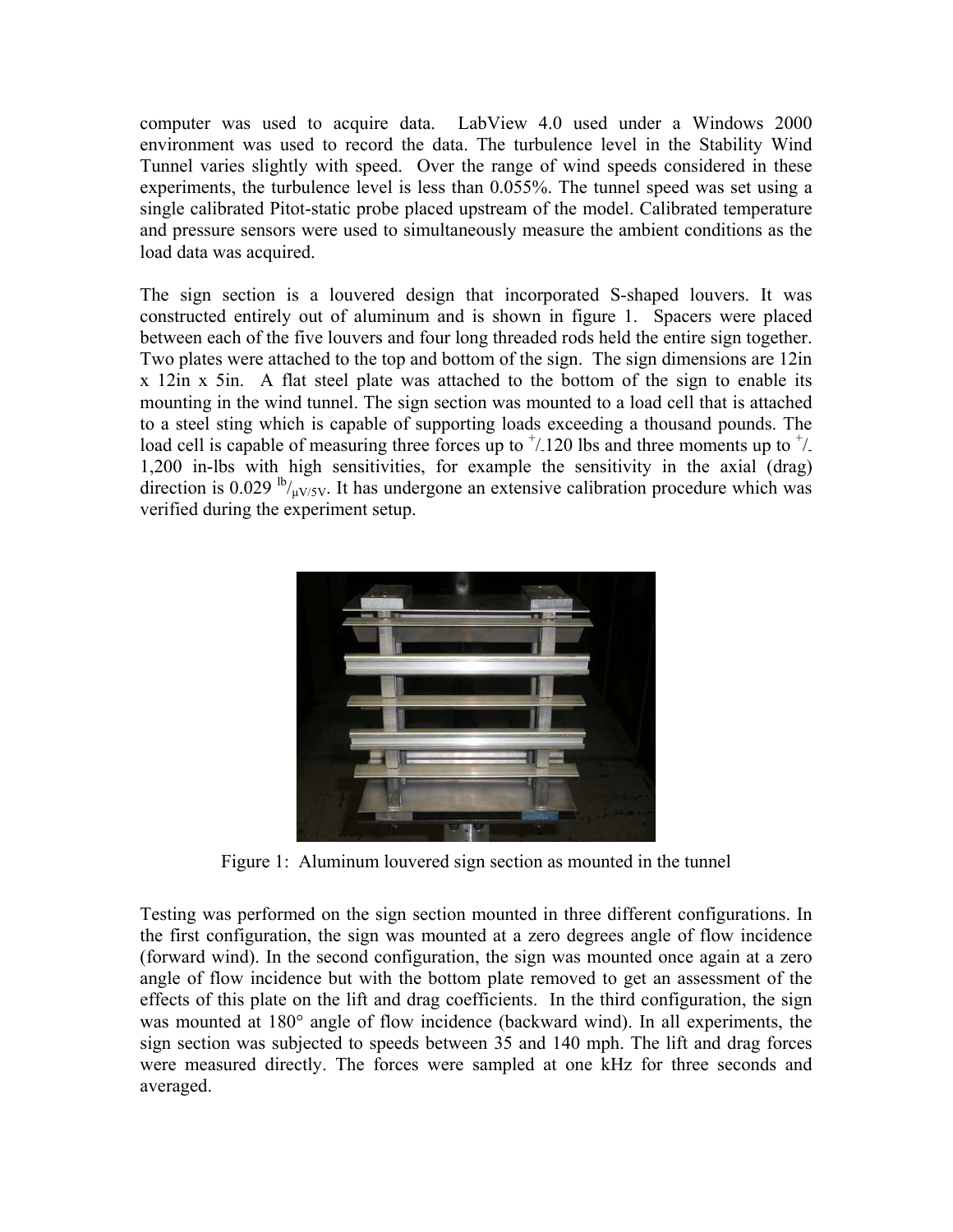#### **3 RESULTS**

The measured lift and drag coefficients under the different mounting conditions are presented in figures 2, 3, and 4. In the case of forward wind, the measured values of the drag coefficient were near 0.74 which presents a reduction of about 42% in comparison with case of solid panels whose drag coefficient value is about 1.28. The lift coefficient is negative (in the direction of gravity); yet, its value is very small, near -0.02. In order to determine the effects of the top and bottom plates on the measured coefficients, the experiments were repeated but with the bottom plate removed. The results show that the drag coefficient is not affected (figure 3). On the other hand the lift is increased to values near -0.1.

Figure 4 presents the results for the case of backward wind. In this case, the drag coefficient is slightly larger than the one measured in the case of forward wind. Its average value is near 0.84 which is about 35% reduction in the drag when compared with the drag coefficient on a solid panel. The lift coefficient, acting in the opposite direction to gravity, is near 0.37. Uncertainties in the measured coefficients and an assessment of dynamic loads will be presented in the full paper.

### **4 CONSLUSIONS**

In this work, wind tunnel measurements are conducted to determine drag and lift coefficients on a 1ft x 1ft louvered sign section under different flow and sign configurations. The measured values of the drag coefficient are reduced by 35% to 42% in comparison with values of the drag coefficient on solid panels. Removing the bottom plate of the provided section did not affect the measured drag coefficient significantly. This shows that the drag is not affected by the presence of the top and bottom plates on the section as provided. In the case of backward wind, the lift coefficient is positive and has a value of about 0.37. This coefficient is negative, yet much smaller near -0.02, for the case of forward wind. This coefficient increased to about -0.1 when the bottom plate was removed.



Figure 2: Drag and lift coefficients as measured for the sign mounted in forward configuration.